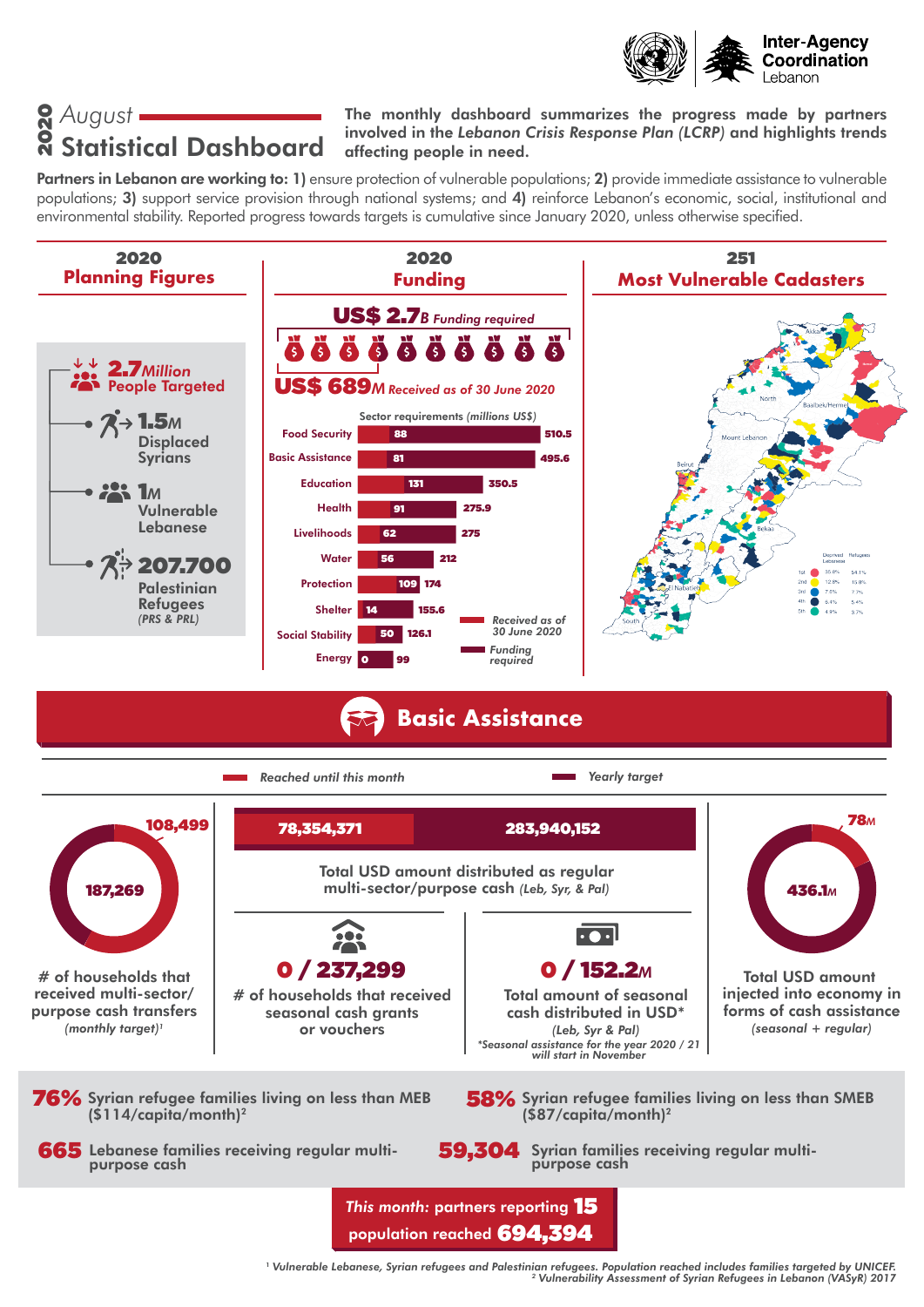#### **Education**



MEHE - 2017<br>WHO/UNICEF (2016), Joint Monitoring Program Lebanon water quality survey. Safely managed drinking water is 1) from an improved water source, 2) that is 1 (WHO/UNICEF (2016), loint Monitoring Program located on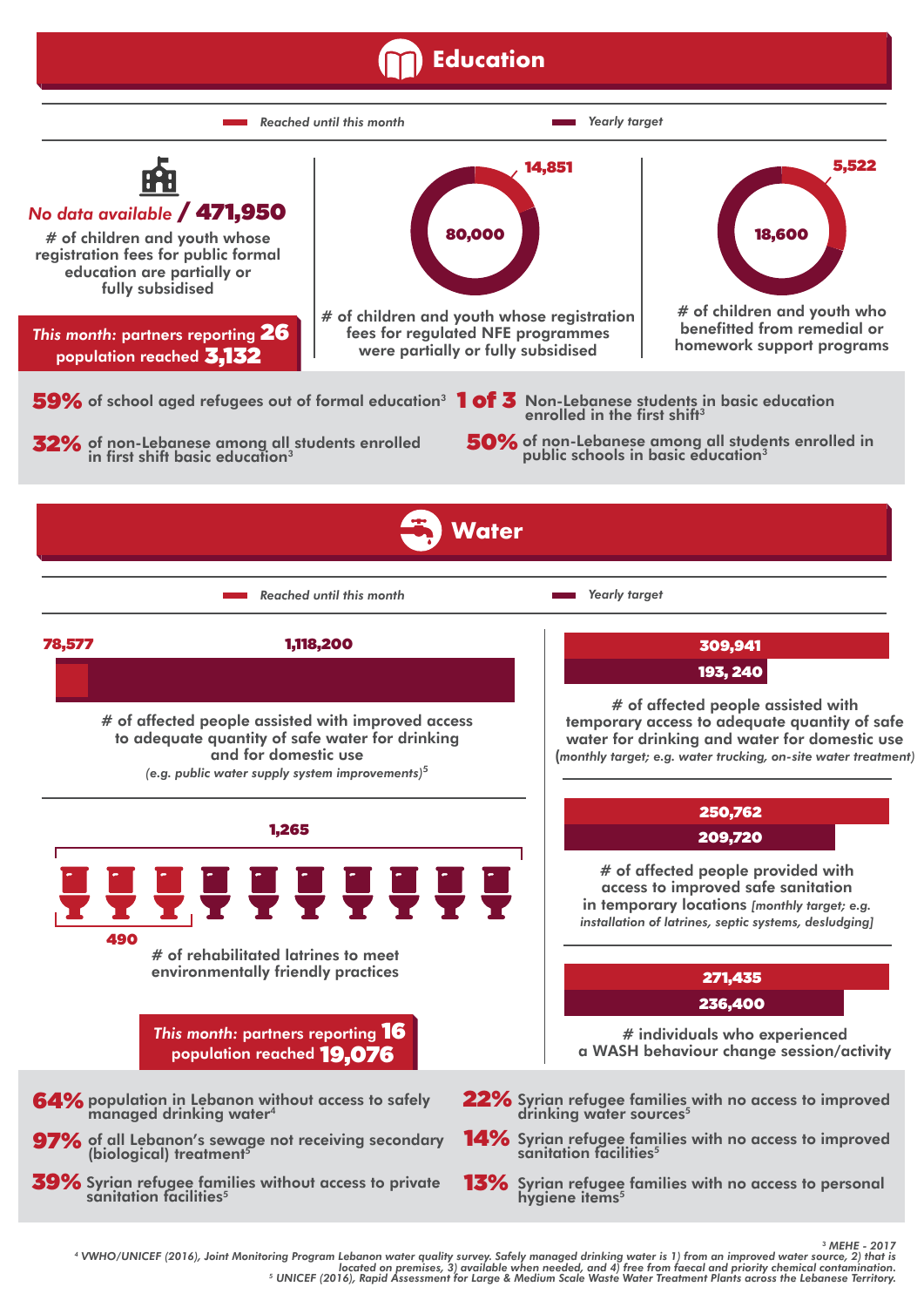### **Food Security**





# individuals that benefitted from renewable energy equipment *(solar water heaters, pico solar system, etc.)*



# municipalities or informal settlements provided with off-grid lighting

# renewable energy power generationsystems installed for communities and/or institutions

0 / 25



# individuals reached through installation of necessary equipment to reinforce the distribution network

486*MW* Power generation required to cater for the daily 75*MW* electricity needs of displaced Syrians

75MW Power added to the grid since 2010 by MoEW

 ${\bf 33\%}$  Percentage of energy supplied to displaced Syrians out of total energy supplied in Lebanon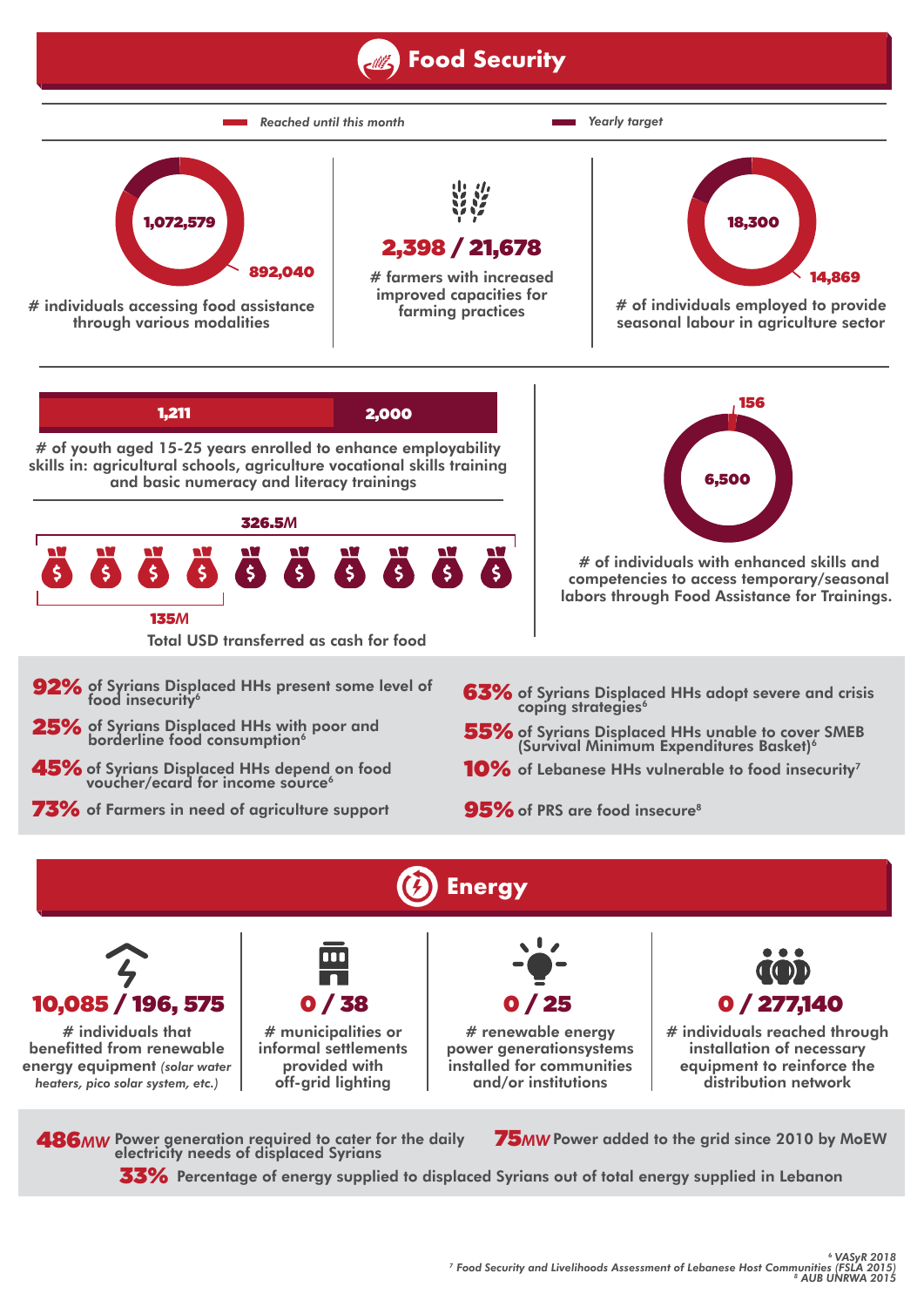## **Health**



*Reached until this month Yearly target*





# of individuals who benefitted from counseling, legal assistance and legal representation regarding civil registration including birth registration and marriage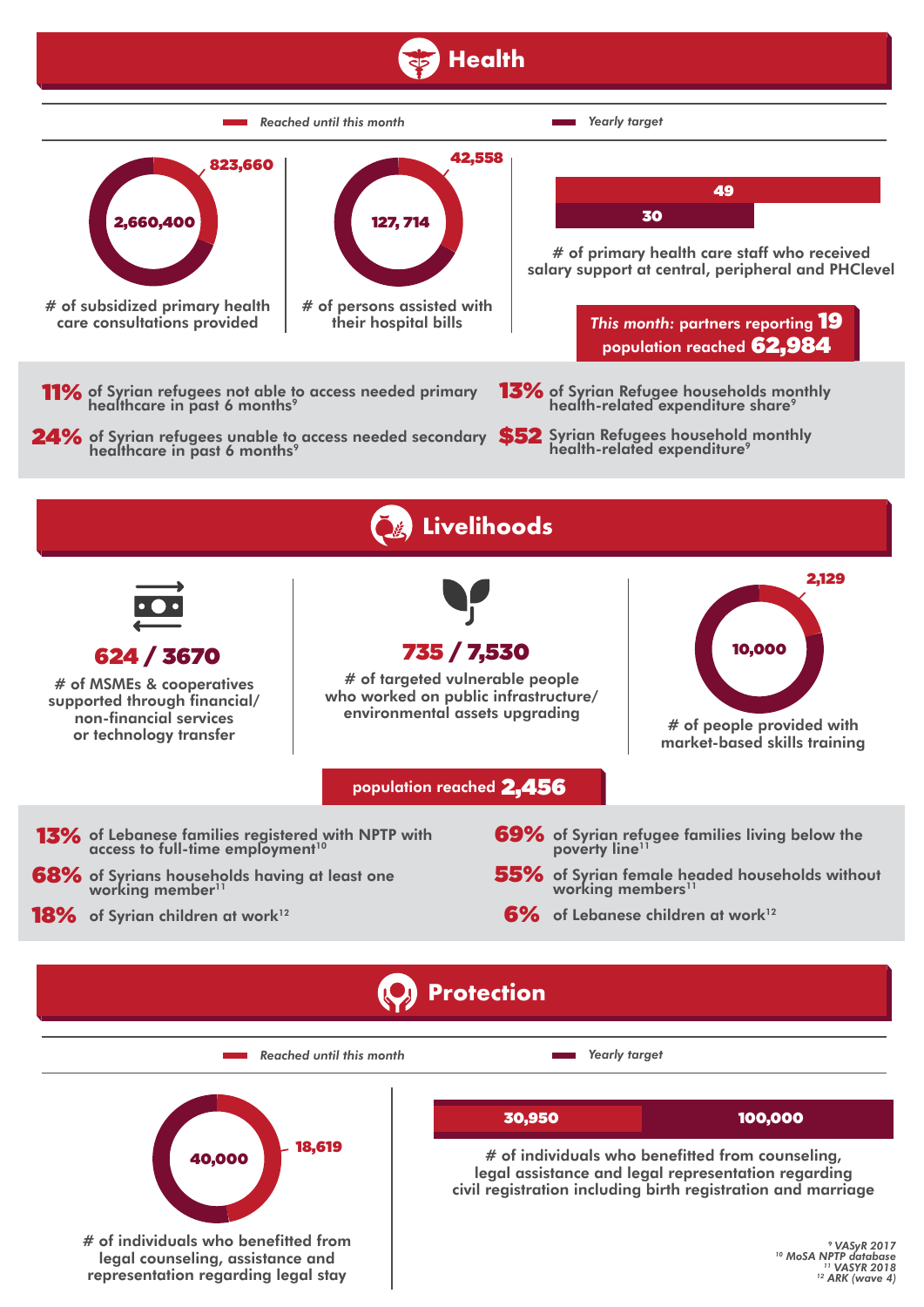